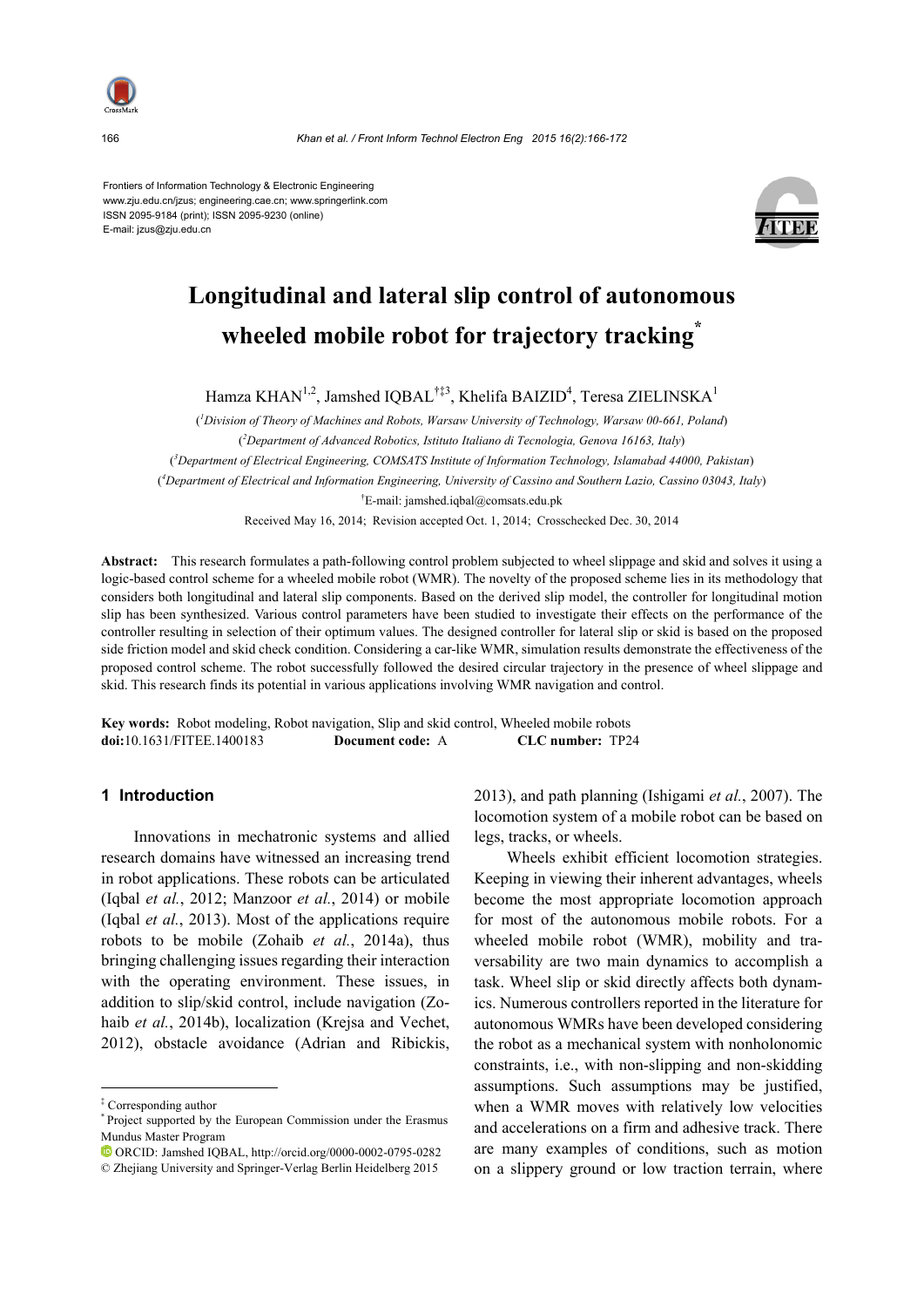non-slipping and non-skidding assumptions are violated. So, for high-speed WMRs, such assumptions become unrealistic in terms of stability and control performance. Practically, wheel skidding and slipping are unavoidable especially with tire deformation and changes in track surface conditions.

Many solutions have been proposed to control wheel slippage of WMRs. A lot of work has already been done in the automobile industry regarding slip control. Traction control system (TCS) or anti-slip regulation (ASR) is used for slip control in modern vehicles. Such control systems are specifically designed to avoid loss of traction and to enhance driver control. Consequently, they help to reduce the mismatch between applied and required torques, where applied torque depends on throttle input and required torque depends on road surface conditions and other varying factors. Normally, TCS or ASR shares the electro-hydraulic brake actuator and wheel speed sensors with the anti-lock braking system. These controls take throttle or spark sequence as the main input to control the applied torque. Using the same idea of TCS or ASR, many authors proposed traction control for electronic vehicles or WMRs. Pusca *et al.* (2002) proposed a traction control algorithm for a four-wheeled electric vehicle. This algorithm, being widely used for WMRs, aims to handle and stabilize the robot during slip or skid. The drawback of this algorithm is its specific application to the family of WMRs in which each wheel is driven by a separate drive, which leads to more power consumption. Sidek and Sarkar (2008) proposed a nonlinear feedback controller to develop the relationship between the dynamic torque given to the motor and the available traction force. In this model, the dynamic torque taken in slip dynamics uses a Lagrangian approach and generates traction force as a function of wheel slip. The accuracy of these approaches depends upon the model of slip ratio or slip angle. Li *et al.* (2006) modeled wheel-ground interaction and derived conditions for robots to avoid slip for both torque and motion. However, this approach does not detect actual slip of the wheels and therefore traction control on WMRs has not been implemented.

Different models have been proposed for frictional coefficient in case of longitudinal and lateral slip. These models depend mainly on the type of terrain, road-wheel interaction, and speed of WMRs. For longitudinal slip control, the coefficient of friction as a function of slip ratio was modeled in Zielinska and Chmielniak (2010). With this model one can theoretically estimate longitudinal slip of WMRs. However, it does not consider lateral slip. Considering outdoor applications of WMRs, Sánchez-Hermosilla *et al.* (2010) presented an autonomous robot for agriculture. Assuming low velocity of the robot, only longitudinal slip has been taken into account. Ding *et al.* (2010) presented a highly precise terramechanics model to predict longitudinal slip-sinkage. It has been found that wheel lugs have a slight influence on sinkage. Using a custom-developed wheel-soil interaction testbed, experimental results were reported in Ding *et al.* (2011) to study the influence of various parameters like wheel's radius and width, vertical load, resistance coefficients, etc. on driving performance. These studies were focused on longitudinal slip. Similarly, model-based slippage detection algorithms reported in Ward and Iagnemma (2008) and Ani *et al.* (2013) neglect lateral skid forces. For skid prediction, Gao *et al.* (2013) presented an improved empirical model for space rovers based on a model of terrestrial vehicles conceived by Wong and Reece (1967). Using an iterative optimization approach, a variant sinkage exponent is iteratively changed for skid prediction. Recently, Ding *et al.* (2013) have compared slip and skid mechanics by proposing a piece-wise linear function to predict the resistance moment and the drawbar pull in both conditions. They also predicted skid mechanics based on the slip mechanics using a semi-empirical formulation.

The detailed literature review revealed that there are a number of reported studies pertaining to the traction of WMRs. Most of these were limited to the consideration of the longitudinal characteristics of a robot's wheel. Only a few studies deeply investigated the lateral skid. Wheel-terrain interaction principles for slip and skid are quite different, while the latter is crucial in steering maneuver analysis of a robot. The primary contribution of the present research lies in consideration of wheel slippage as well as its skidding in case of a car-like WMR. The derived model and results obtained can find potential in analysis of the wheel-ground interaction process and optimization of wheel design.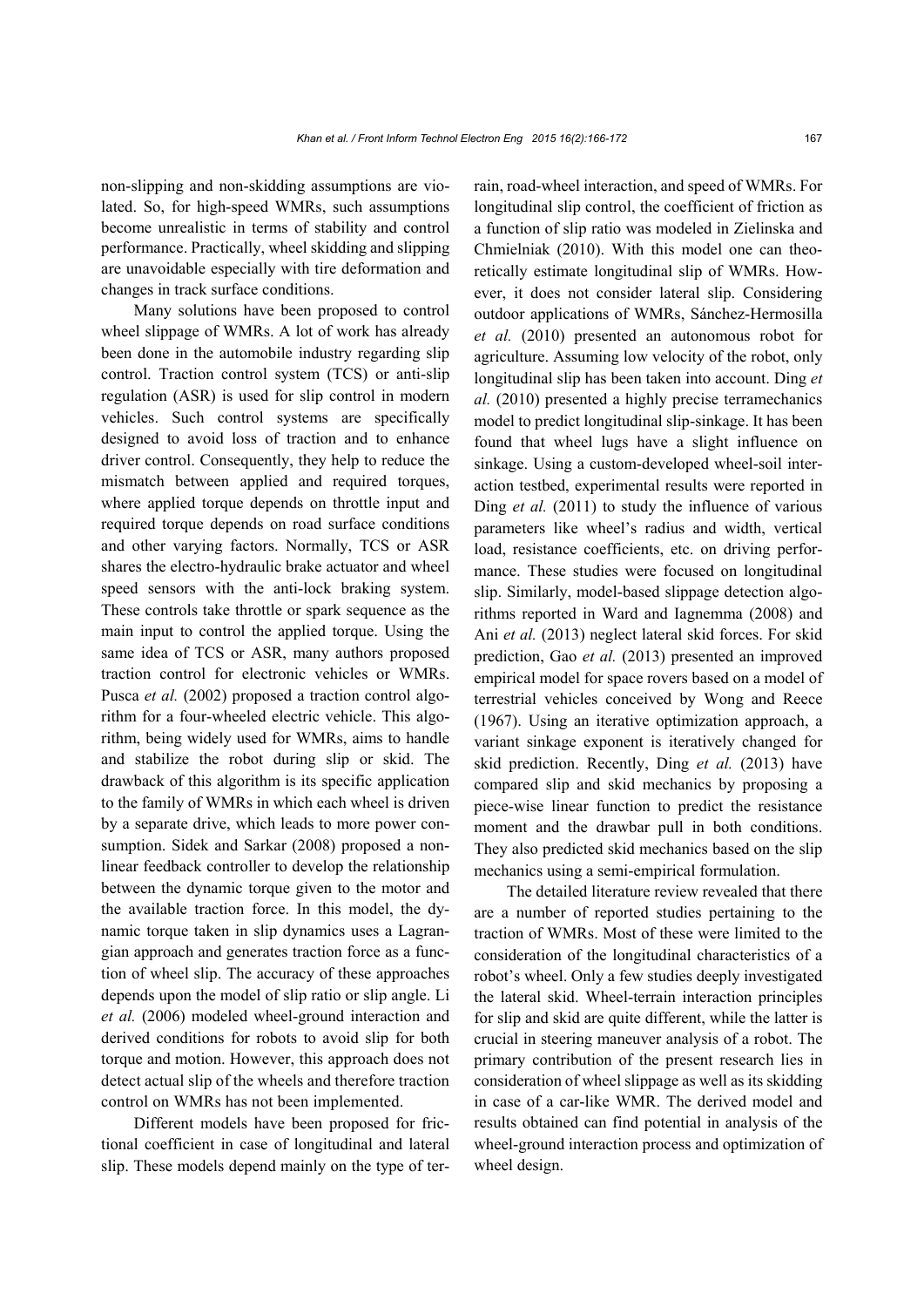### **2 Longitudinal motion slip control**

The desired trajectory is a straight line to encounter longitudinal wheel slip. This trajectory is enough to model the driven wheel as the simulation implies, without involving steering action. Table 1 shows the nomenclature of the control law for longitudinal slip derived in Zielinska and Chmielniak (2010).

**Table 1 Nomenclature** 

| Symbol                 | Description                                                    |
|------------------------|----------------------------------------------------------------|
| m                      | Part of the robot mass supported by the wheel                  |
| Q                      | Force acting on the wheel shaft                                |
| r                      | Radius of the wheel                                            |
| $f_0$                  | Rolling resistance coefficient                                 |
| $\mu_0$                | Wheel-ground cohesion coefficient                              |
| p                      | Normalized radius of the wheel-ground contact                  |
| $M_{\rm e}$            | Torque due to the additional external factors                  |
| $\mu_{\rm c}$          | Virtual friction coefficient                                   |
| $\lambda(t)$           | Slip ratio (a function of time)                                |
| e                      | Error signal (difference between reference and<br>real values) |
| $\lambda_{\rm M}$      | Slip obtained by using the slip decrease model                 |
| $\lambda_{\rm R}$      | Real slip                                                      |
| $k_{\rm p}, k_{\rm v}$ | Controller gains                                               |

The condition for wheel angular velocity  $(\ddot{\phi})$ not causing slip is written as

$$
\ddot{\phi} \le \frac{\mu_{\rm e} Q r - f_0 Q r - \mu_0 Q p - M_{\rm e}}{J + m r^2},\tag{1}
$$

where  $\mu_c$  is a function of  $\lambda(t)$  and *J* is the inertia momentum of the robot. The proposed conservative model for the critical slip coefficient exponentially depends on  $\lambda(t)$ . The model of critical slip coefficient can be written as

$$
J\ddot{\phi} + mr^2[\ddot{\phi}(1 - \lambda(t)) - \dot{\phi}\dot{\lambda}(t)]
$$
  
=  $\mu_c \exp\left(-\frac{\lambda^2(t)}{b}\right)Qr$ , (2)

where *b* is a constant defining friction as a function of slip distance.  $b=0.26$  for  $\mu_c \leq 0.9$  is a good approximation as discussed in Zielinska and Chmielniak (2010).

For Eq. (2), the control signal  $(T_C)$  is

$$
T_{\rm C} = [J + mr^2 (1 - \lambda_{\rm M})] (\ddot{\phi} + k_{\rm v} \dot{e} + k_{\rm p} e) - \dot{\phi} \dot{\lambda}_{\rm M} mr^2.
$$
 (3)

Corresponding to the real position (*ϕ*), the real torque  $(T_R)$  is given by

$$
T_{\rm R} = [J + mr^2 (1 - \lambda_R)] \ddot{\phi} - \dot{\phi} \dot{\lambda}_{\rm R} mr^2. \tag{4}
$$

For stability, the difference between produced and real torques ( $T_R - T_C$ ) must be zero ( $T_R = T_C$ ). Based on this condition, the control law for longitudinal slip is given by Eq. (5) and illustrated in Fig. 1.

$$
\ddot{e} + k_{\rm v} \dot{e} - \frac{mr^2 \dot{\lambda}_{\rm M}}{1 + mr^2 (1 - \lambda_{\rm M})} \dot{e} + \frac{k_{\rm p}}{1 + mr^2 (1 - \lambda_{\rm M})} e
$$

$$
= \frac{1}{1 + mr^2 (1 - \lambda_{\rm M})} [(\lambda_{\rm M} - \lambda_{\rm R}) \ddot{\phi} + mr^2 (\dot{\lambda}_{\rm M} - \dot{\lambda}_{\rm R}) \dot{\phi}]. \quad (5)
$$

# **3 Lateral motion slip control**

Lateral slip or skid results in kinematic perturbations, which include slip angle and lateral velocity. The main goal of the designed controller is to cancel or minimize the effect of these perturbations and keep a WMR on a desired circular path. For the present research, the Dugoff model (Dakhlallah *et al.*, 2008) is selected owing to two main reasons: the model needs a smaller number of parameters to evaluate the tire/road forces, and the formulation remains close to the linear formulation. Consider a four-wheeled robot with two front steering wheels and two rear fixed wheels (Fig. 2). The dynamic model of the robot representing the longitudinal and lateral translational motions and the yaw rotational movement is given by

$$
m\dot{V}_x = \sum_{i=1}^4 F_{xi} + m\dot{\theta}V_y, \qquad (6)
$$

$$
m\dot{V}_Y = \sum_{i=1}^4 F_{Y_i} + m\dot{\theta}V_X, \qquad (7)
$$

$$
I_z \ddot{\theta} = \sum_{i=1}^{4} M_{Z_i},\tag{8}
$$

where  $V_X$  and  $V_Y$  are longitudinal and lateral velocities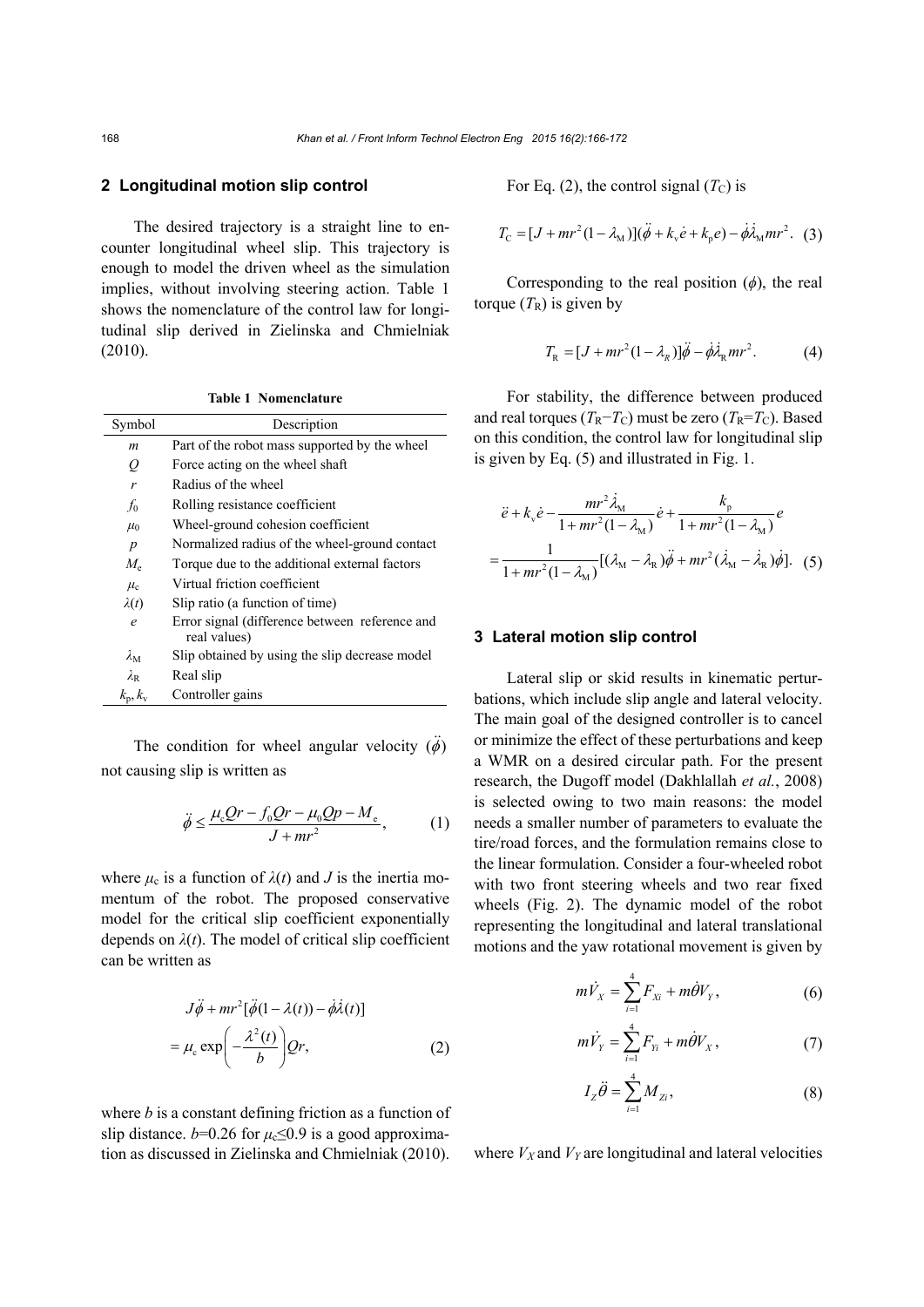

**Fig. 1 Block diagram of the slip control law** 



**Fig. 2 Robot and external forces (CoG: center of gravity)**

of the vehicle, respectively,  $\theta$  is the yaw angle,  $I_z$  is the moment of inertia around the vertical axis,  $F_{Xi}$  and  $F_{Yi}$  are the longitudinal and lateral tire/road forces respectively,  $M_{Zi}$  is the vertical rotational moment, and subscript  $i$  ( $i=1, 2, 3, 4$ ) indicates the specific wheel of the vehicle.

The scientific analysis of skid demands a friction model in a circular horizontal curve. Supply of friction depends on the robot velocity and interaction of wheels with the operating surface. In the automobile industry, a well-known mathematical model, the Pennsylvania model (Kulakowski, 1991), has been reported for lateral friction:

$$
F(S) = F_0 e^{-S/S_0},\tag{9}
$$

where *F*(*S*) is the friction coefficient at velocity *S* of the wheel in contact with the road,  $F_0$  is the static skid number, empirically related with texture and skid resistance, and  $S_0$  is a constant value that has unit of velocity (km/h) and depends mainly on the texture of pavement. The Pennsylvania model is used for highspeed vehicles whereas the speed and mass of a WMR are comparably low. So, we propose a model given by Eq. (10) for side friction supply, which depends on tire-surface interaction and WMR speed:

$$
u(v) = \mu_{\rm s} e^{-V/V_0},\qquad(10)
$$

where  $\mu$ <sub>s</sub> is the friction coefficient between the surface of the track and the tyres of WMR. In this case, a WMR is considered as a point mass, and thus *V* is the velocity (m/s) of the point mass moving along the curve and  $V_0$  is a constant with unit of m/s. The lateral friction on the tires of WMR is proportional to the mass and type of terrain. Normally, a coefficient of friction is given for the two materials involved to describe the behavior of the terrain. Using the lateral friction mathematical model (10), the sum of frictional  $(F_{ff})$  or lateral forces acting on WMRs while moving on circular path can be written as

$$
F_{\rm ff} = \mu_{\rm s} e^{-V/V_0} \sum_{i=1}^{4} F_{\gamma_i}, \qquad (11)
$$

where  $\sum_{i=1}^{4} F_{Y_i}$  is the sum of lateral forces acting on wheels of the WMR from Eq. (7). When a WMR takes a turn, external forces act on the front and rear wheels. The force required by a WMR to hold on the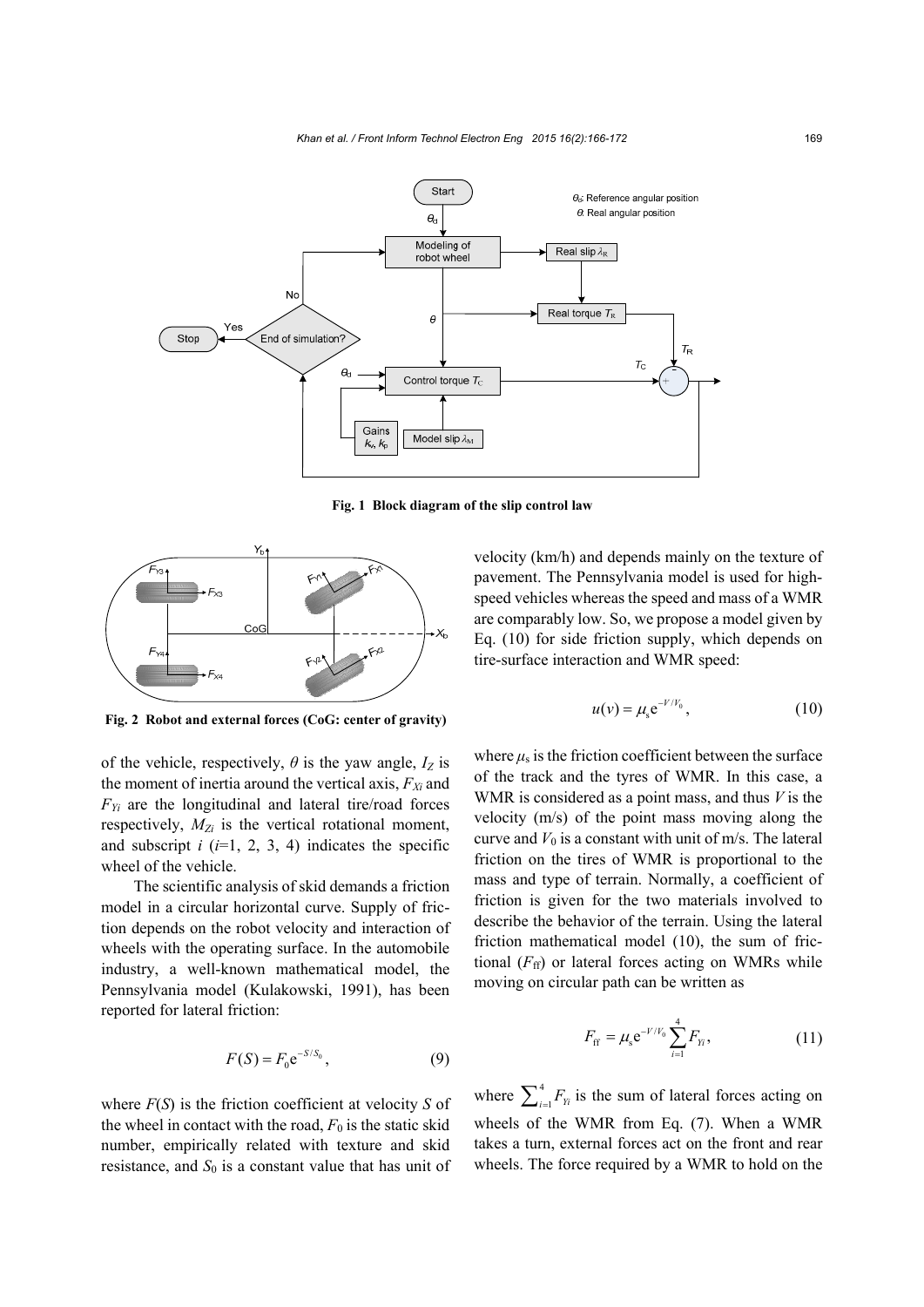horizontal curve while in motion, i.e., curve resistance  $(R_c)$ , depends on the radius of the horizontal curve and the speed of the robot. It can be defined as

$$
R_{\rm c} = \frac{V^2}{R} m,\tag{12}
$$

where  $R$  is the radius of curvature. Using Eqs.  $(11)$ and (12), the skid condition can then be written as

$$
\mu_{s} e^{-V/V_{0}} \sum_{i=1}^{4} F_{Y_{i}} \leq \frac{V^{2}}{R} m.
$$
 (13)

Eq. (13) states that as a WMR moves along a circular horizontal curve, if the sum of all lateral forces acting on the robot is not larger than the curve resistance, the WMR undergoes skid mode or would tend to run off the curve following a tangential path. As the WMR moves on a horizontal curve, the supply of side friction decreases with the increase in speed and thus reduces the grip of lateral forces acting on wheel-ground contact points of the WMR. From Eq. (13), it is clear that we can reduce the demand curve resistance by reducing the velocity of a WMR and by increasing the radius of the circular horizontal curve. Based on Eq. (13), once a skid is encountered, the task of the designed controller is to generate a controlled steering angle to make the robot follow the desired trajectory by mitigating the skidding effect.

# **4 Results and discussion**

To test the proposed strategy, the slip controller was subjected to an input signal written in the Laplace domain as

$$
\phi(s) = A \frac{\omega_n^2}{s(s^2 + 2\eta \omega_n s + \omega_n^2)},
$$
(14)

where *A* is the reference value for the wheel position,  $\omega$ <sub>n</sub> is the natural frequency, and  $\eta$  is the damping ratio. Real and reference input signals are shown in Fig. 3 with a reference having a unity delay for the simulation.

Various parameters with different values, including natural frequency, damping ratio, mass, and radius, have been adjusted to find a faster and smoother response. To select a suitable natural frequency, its different values have been tested against different values of other parameters. The observations indicate that increasing the frequency of the input control signal, oscillations in controller response also start increasing. Fig. 4a shows the controller responses under different natural frequencies when the mass is fixed to 1 kg and radius of wheel fixed to 0.03 m. Responses corresponding to a mass of 5 kg and a radius of 0.1 m are illustrated in Fig. 4b. It is observed that the responses under the same natural frequency but different masses and radii are very similar. This implies that changes in radius and mass do not affect the responses. In both cases, the response quickly converges to a steady state when *ω*<sup>n</sup> is between 0.5 and 1.0.



**Fig. 3 Reference and real angular positions of wheel**



**Fig. 4 Controller responses under various natural frequencies** 

(a) *m*=1 kg, *r*=0.03 m; (b) *m*=5 kg, *r*=0.1 m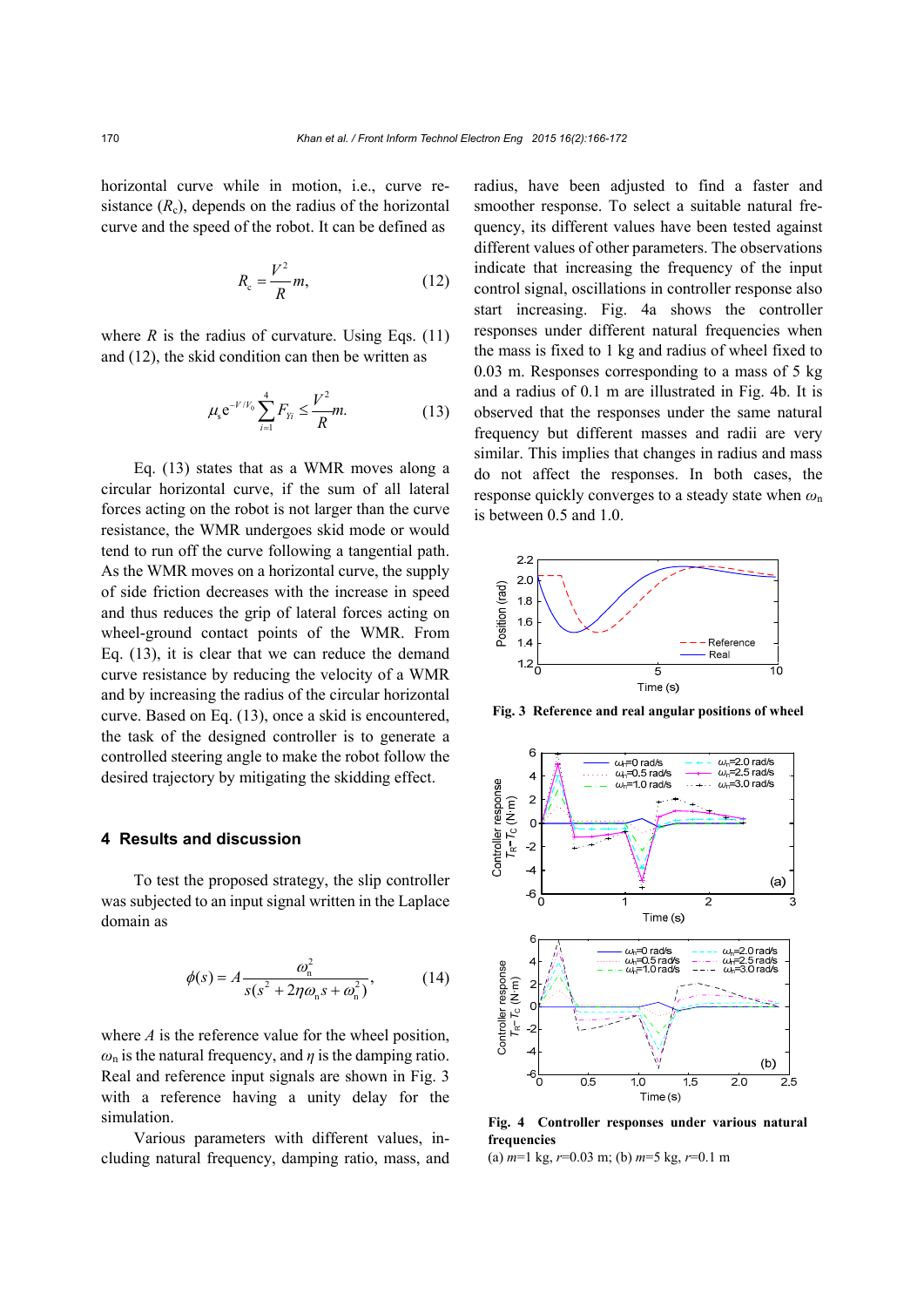Increasing the damping ratio (*η*) of the input signal, the oscillations increase. When  $n=0.5$ , the response is precise and converges to a steady state most quickly (Fig. 5a). In another test, when the mass supported by the wheel has been increased from 0.9 to 25 kg while keeping *r*=0.02 m, the controller responses show an increase in overshoot (Fig. 5b).

Finally, the radius of a wheel with a fixed supported mass of 0.9 kg has been varied from 0.02 to 0.40 m. Results indicate a rapid increase in overshoot (Fig. 6).

The overall results indicate that when increasing the mass supported by the wheel, we need to increase the radius of the wheel for a suitable controller response. Otherwise, with an increase in mass and a decrease of wheel radius or vice versa, unsuitable controller responses would cause wheel slipping. Table 2 shows the optimum natural frequencies and



**Fig. 5 Controller responses under various damping ratios (a) and masses (b)** 



damping ratios at different values of mass supported by the wheel and its radius.

Simulation has been carried out in MATLAB/ Simulink to show how a WMR can negotiate skidding while moving along a circular path. Fig. 7a shows poorly tuned results. The deviations from the reference path are obvious. A better tuning of the controller resulted in a trajectory which well matches the reference trajectory (Fig. 7b).

**Table 2 Optimum selection of natural frequencies and damping ratios** 

| m/r<br>(kg/m) | $\omega_{\rm n}$<br>(rad/s) | η    | m/r<br>(kg/m) | $\omega_{\rm n}$<br>$\text{(rad/s)}$ | η    |
|---------------|-----------------------------|------|---------------|--------------------------------------|------|
| 0.5/0.01      | 0.67                        | 0.41 | 5.0/0.06      | 0.75                                 | 0.59 |
| 0.9/0.02      | 0.73                        | 0.53 | 7.0/0.10      | 0.66                                 | 0.76 |
| 1.0/0.03      | 0.69                        | 0.51 |               |                                      |      |



**Fig. 7 Trajectories followed by the robot with the proposed controller under poorly tuned case (a) and well tuned case (b)** 

### **5 Conclusions**

A novel scheme to mitigate the effects of WMRs' wheel slippage and skidding using the designed controllers has been proposed and tested. The objective of the skid controller is to minimize the effects of kinematic perturbations and thus to keep the robot on a desired circular trajectory. Tests have been conducted to select suitable parameters for the